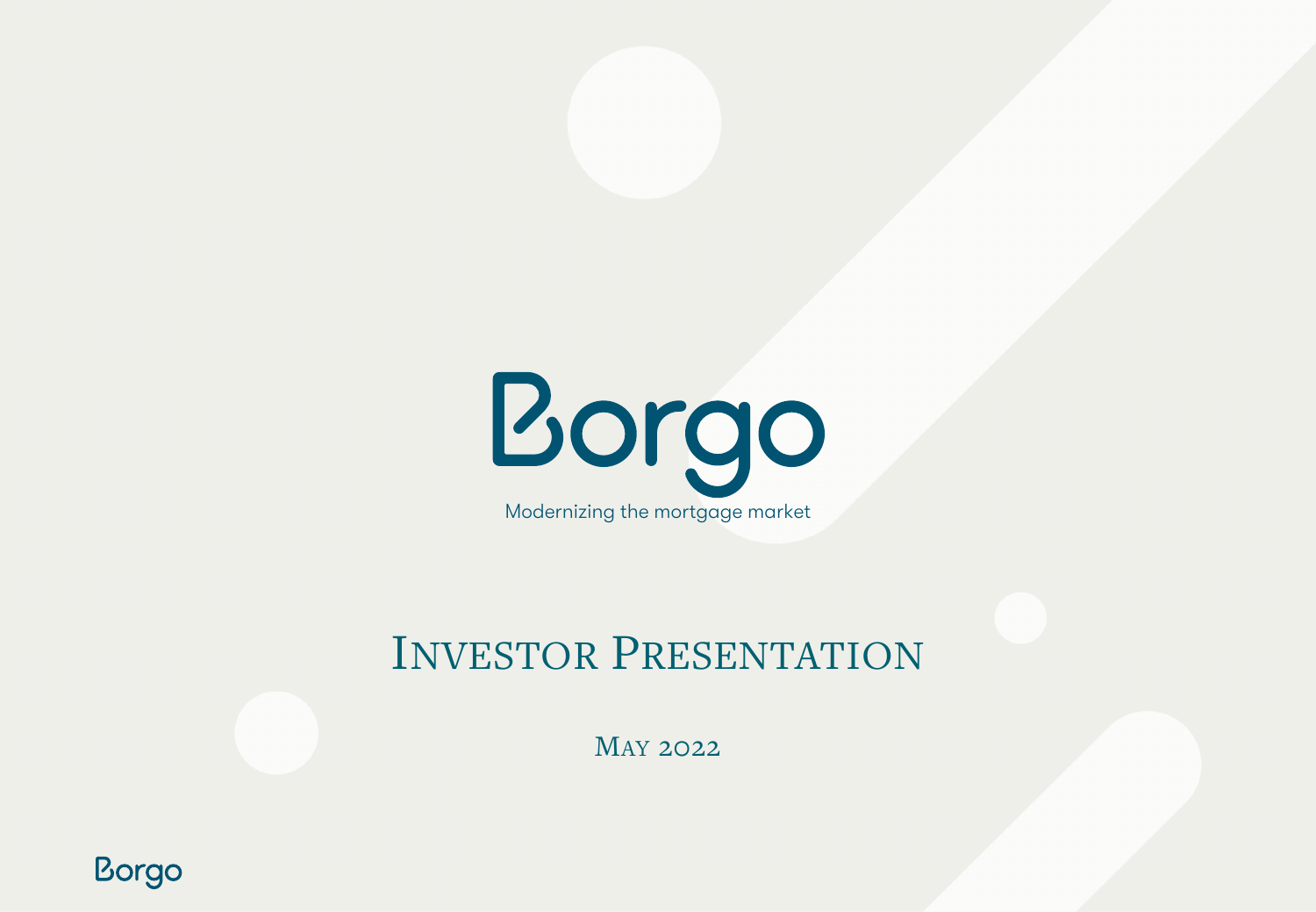## EXECUTIVE SUMMARY KEY HIGHLIGHTS

**Borgo** 

- Borgo is a new Swedish mortgage company, focusing on the financing and origination of mortgage loans
- The company is under the supervision of Swedish FSA and has a credit market company as well as covered bond issuance license from 2021
- Borgo is jointly owned by ICA Banken, Ikano Bank, Söderberg & Partners, Sparbanken Syd and Ålandsbanken as well as several financial investors. The industrial owners distribute mortgage loans using their own brands with Borgo as credit provider and funding vehicle
- Borgo aims to fund the loan portfolio by issuing covered bonds, senior bonds and by receiving deposits from the public

| Key investment highlights     |                                                              | Moody's ratings                           |                        |
|-------------------------------|--------------------------------------------------------------|-------------------------------------------|------------------------|
| Low risk assets consisting    | Conservative underwriting<br>standards                       | Type                                      | <b>Assigned rating</b> |
| of Swedish prime<br>mortgages |                                                              | Covered bond rating                       | Aaa (Stable)           |
|                               |                                                              | Long-term Issuer Ratings                  | Baa2 (Stable)          |
| Strong capitalisation         | Borgo's equity expected to<br>be SEK 1,4bn by end of<br>2022 | Adjusted Baseline Credit<br>Assessment    | baa3                   |
|                               |                                                              | Long-term Counterparty Risk<br>Assessment | $A_3$ (cr)             |
| Solid ownership structure     | Baa2 rating by Moody's<br>with Stable outlook                | Long-term Issuer Ratings                  | Baa2 (Stable)          |
|                               |                                                              | Short Term                                | $P-2$                  |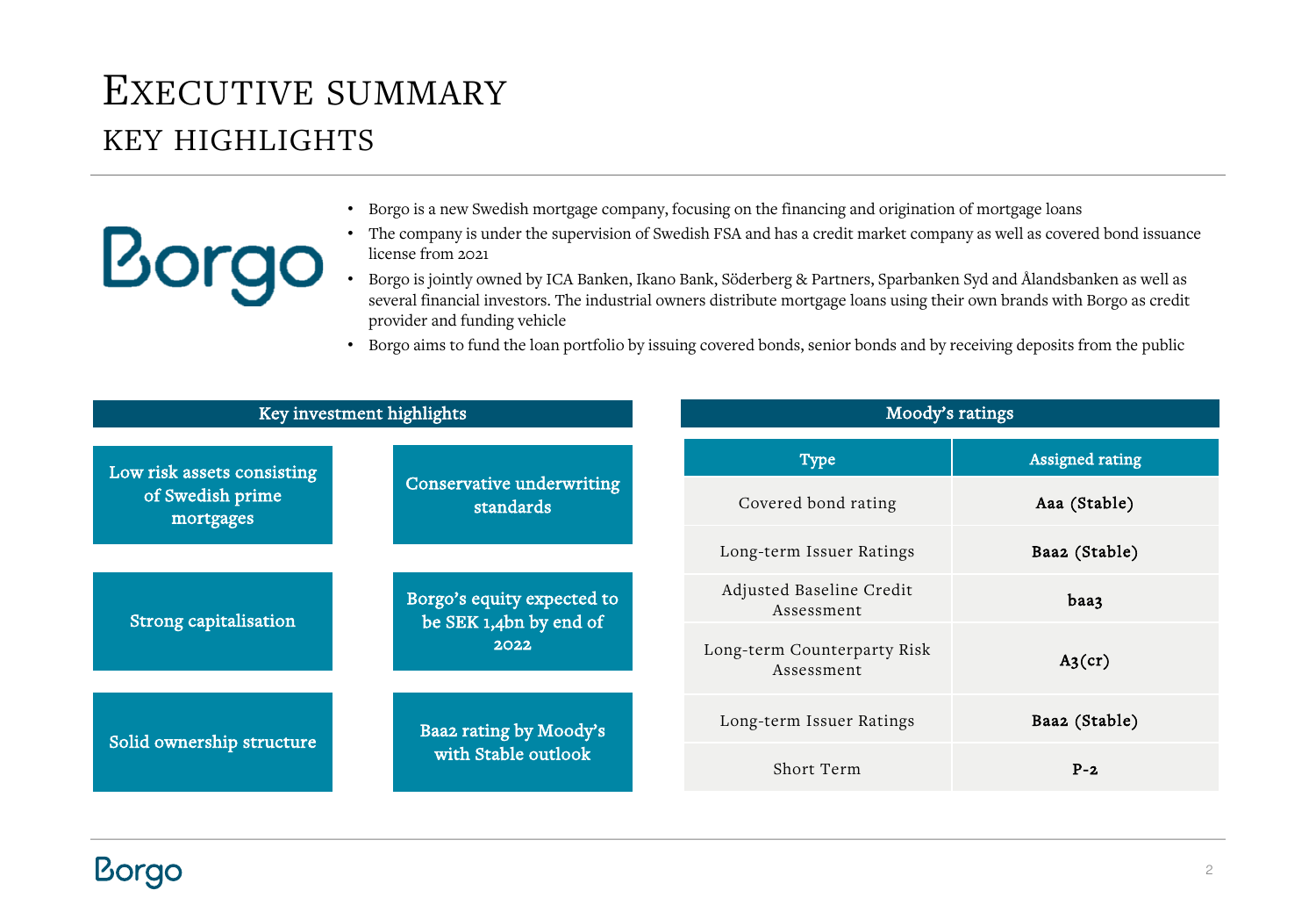1. BACKGROUND, STRATEGY AND BUSINESS MODEL

- 2. FINANCIALS, FUNDING AND LIQUIDITY
- 3. ASSET QUALITY AND CAPITAL ADEQUACY
- 4. MANAGEMENT & ESG
- 5. CONTACT DETAILS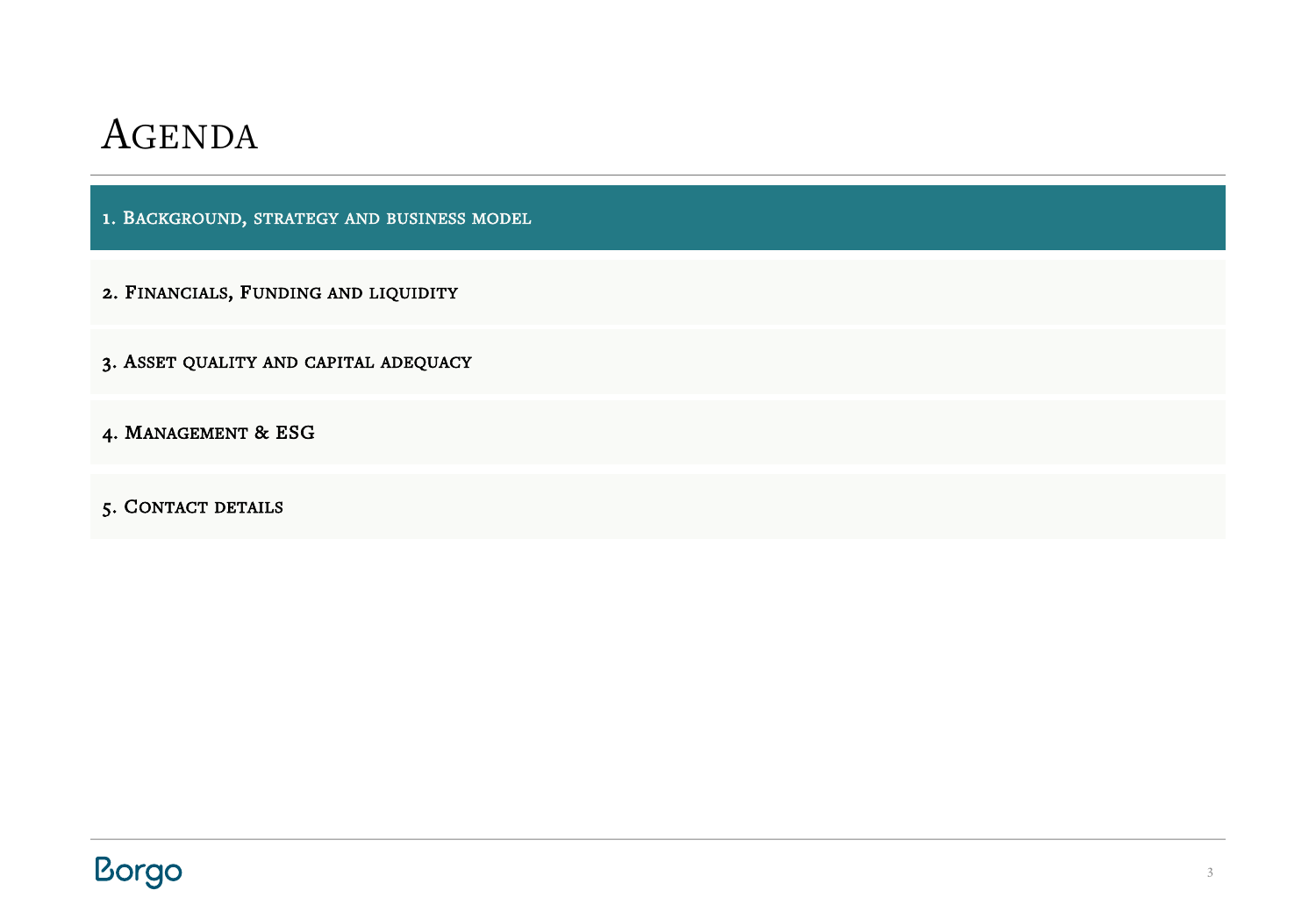## BORGO IN BRIEF STRONG DISTRIBUTION NETWORKS JOINING FORCES

### Distribution with track-record Fully operational company Scalable platform

### **ICA** Banken **IKANO**

SBAB historical mortgage provider and discontinued given capital constraints at the state-owned bank



Short term both Skandia and Bluestep Bank act as mortgage providers, but not perceived as sustainable long term

#### **ÀLANDSBANKEN**

Has been offering own mortgages in the Swedish market since 2009, expected to benefit from the ability scale up in the partnership, funding wise and operationally

### Sparbanken Syd

Full-service bank, established in 1827, with existing distribution through SBAB and own balance sheet

### *Proven historical distribution capacity*

#### Seasoned management team and organisation

With a vision to transform the mortgage market by creating a new financial institution by combining modern technology with traditional lending principles – managing cost of funding, efficient capital structure, credit and liquidity risk

#### Financially strong Partners, financial investors and experienced board of directors

Supporting the company financially and through industrial experience with a long-term perspective

*Pure-play mortgage company with distribution, access to capital market funding and organisation in place*

#### Modern and legacy-free platform with high degree of automation

Allowing Borgo to build scale without increasing operational overhead and distributors to focus on sales, customer relationships and service

#### Partnerships with distributors and service providers

Proven IT-systems, payment services, credit administration processes and treasury support – at variable cost based on mortgage outstanding volume

### *Legacy-free and scalable platform with benefits from outsourced back- and front-end*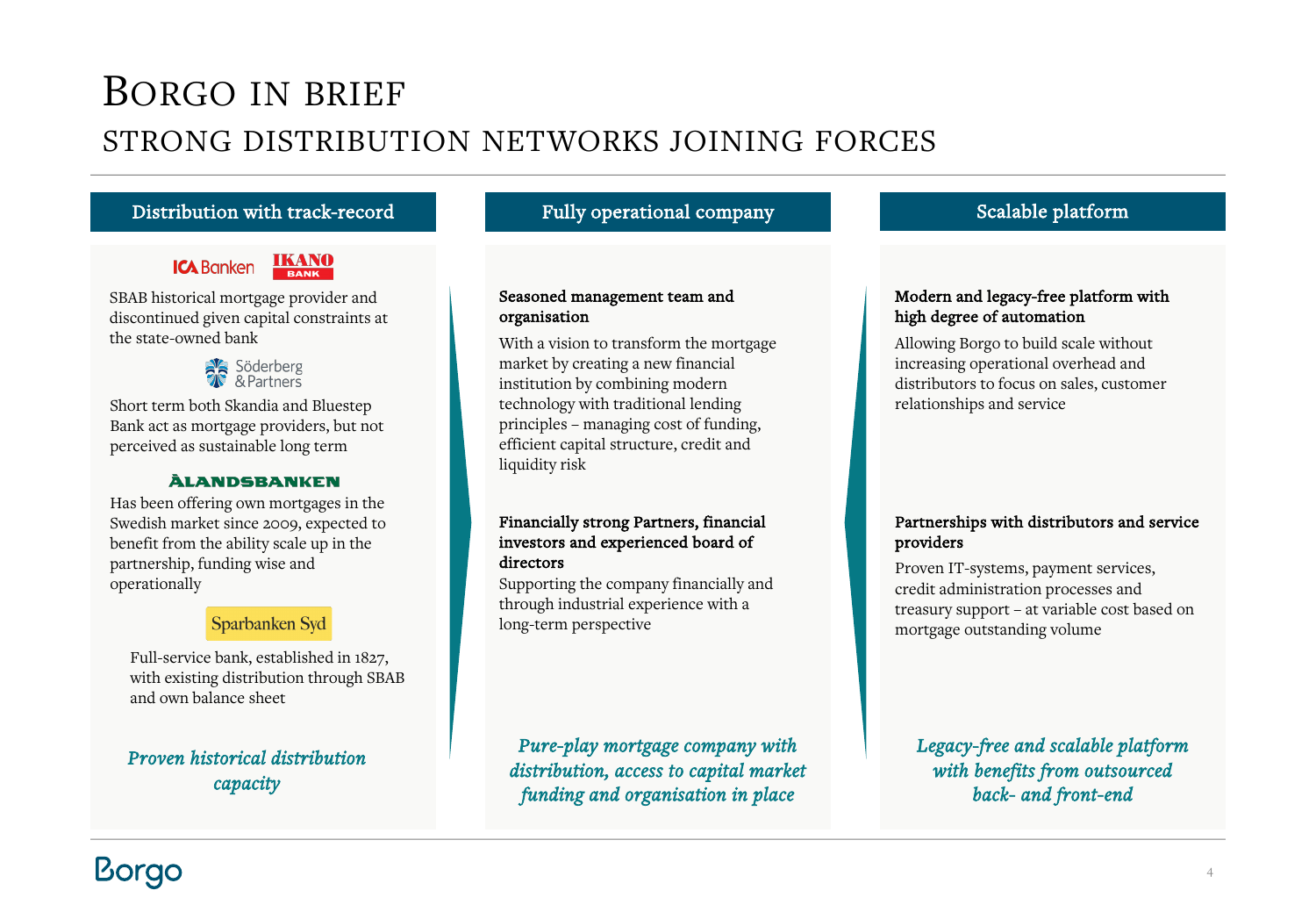## BORGO KEY FINANCIALS POSITIONED FOR GROWTH



### With strong owners, a modern platform and digital processes, Borgo will offer better mortgages for both distributors and customers

*\*Includes SEK 80m contributed equity approved by SWE FSA from April 8th*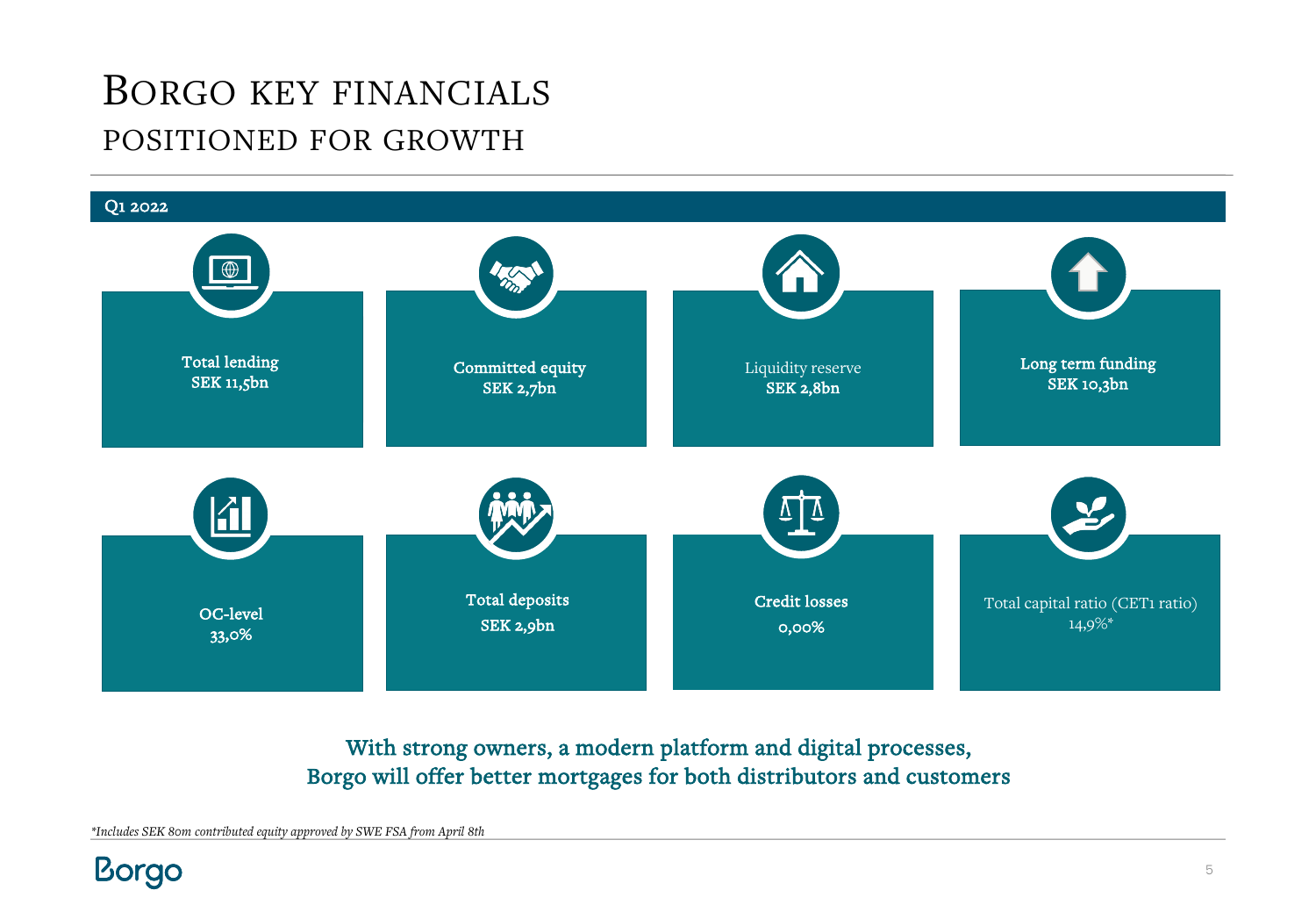## BORGO'S BUSINESS MODEL LOW-RISK MORTGAGE BUSINESS

| Key areas                                              |                                                                                                                                                                                                                                                                                                                                                                                                                                |
|--------------------------------------------------------|--------------------------------------------------------------------------------------------------------------------------------------------------------------------------------------------------------------------------------------------------------------------------------------------------------------------------------------------------------------------------------------------------------------------------------|
| Unique distribution power                              | Borgo's Partners are some of Sweden's strongest brands in their respective fields<br>$\bullet$<br>Historical distribution power of strong "back-book" and current distribution ongoing<br>Client base covers the entire Swedish demography and geography - highly diversified customer mix<br>$\bullet$                                                                                                                        |
| Scale from start                                       | Business with sole focus on Swedish residential mortgage lending<br>$\bullet$<br>Through takeover of two mortgage books securing scale and volume                                                                                                                                                                                                                                                                              |
| Corporate governance and industry<br>experience        | Management experienced in field of finance in general and mortgages specifically<br>Board of Directors led by former SBAB CEO Eva Cederbalk<br>$\bullet$<br>Board members include representatives from Industrial Investors, Financial Investors and independent experts                                                                                                                                                       |
| Funding and rating                                     | Backed by financially strong owners with long term perspective and financial investors<br>$\bullet$<br>Access to liquid capital market financing including certificate of deposits, covered and senior unsecured bonds<br>Capital market funding in combination with deposits from the public will provide capital at low cost<br>٠                                                                                            |
| Low credit risk - market and portfolio<br>specific     | The Swedish mortgage market has close to zero historical losses, even through weaker cycles<br>$\bullet$<br>Sweden - no buy to let market, AAA rated economy, comprehensive social security system and strict regulatory<br>$\bullet$<br>framework<br>Conservative credit policy and zero historical realised credit losses in portfolio being acquired from Ålandsbanken                                                      |
| Low operational risk - processes and<br>business model | Proven and operational platform for business processes and IT being provided by Ålandsbanken and subsidiary Crosskey<br>$\bullet$<br>Future platform costs set in relation to volume<br>$\bullet$<br>Costs associated to sales and distribution are variable - based on volume and mortgage margin<br>$\bullet$<br>Borgo solely focused on managing cost of funding, capital structure, credit and liquidity risk<br>$\bullet$ |

Strong founding partners, broad distribution and a legacy free, highly digitalised platform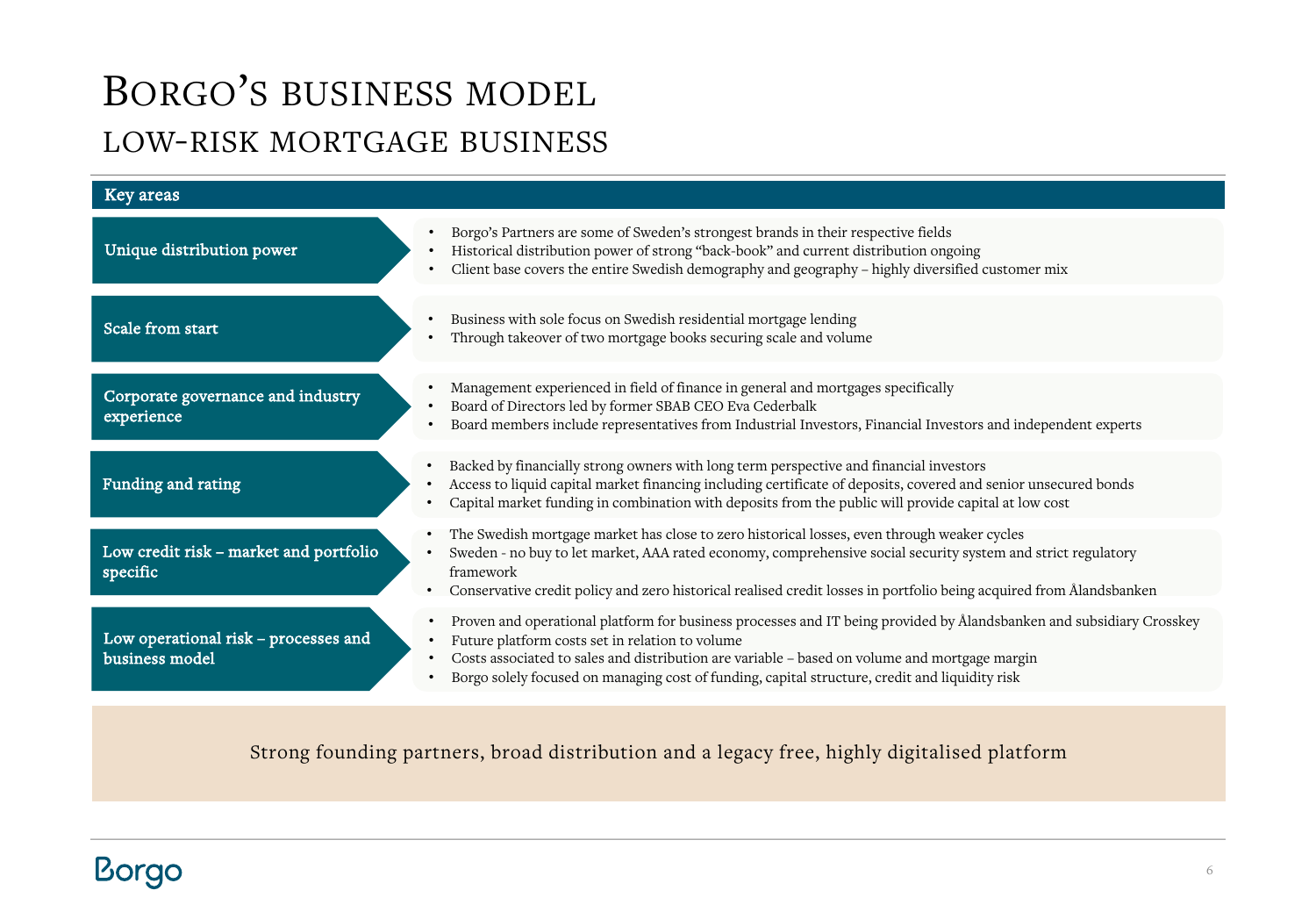## PARTNERSHIP STRUCTURE THE BORGO SPHERE

### Partnership overview



- Since September 2019, the Industrial Investors have been funding operational activities and project related costs, investing a substantial amount in Borgo
- Part of the strategic rationale behind the Industrial Investors joining forces, was an intention by each partner to support its future distributed mortgage volume with equity (subject to preagreed restrictions and limitations) and benefit from economies of scale
- Since the Borgo's balance sheet is expected to grow during the next five years, in particular with the acquisition of the Swedish mortgage loan portfolios from Ålandsbanken and Sparbanken Syd, new equity capital contributions will continuously be needed. In an agreement with current owners and financial investors, Borgo has secured capital to execute on its business plan (including portfolio acquisitions).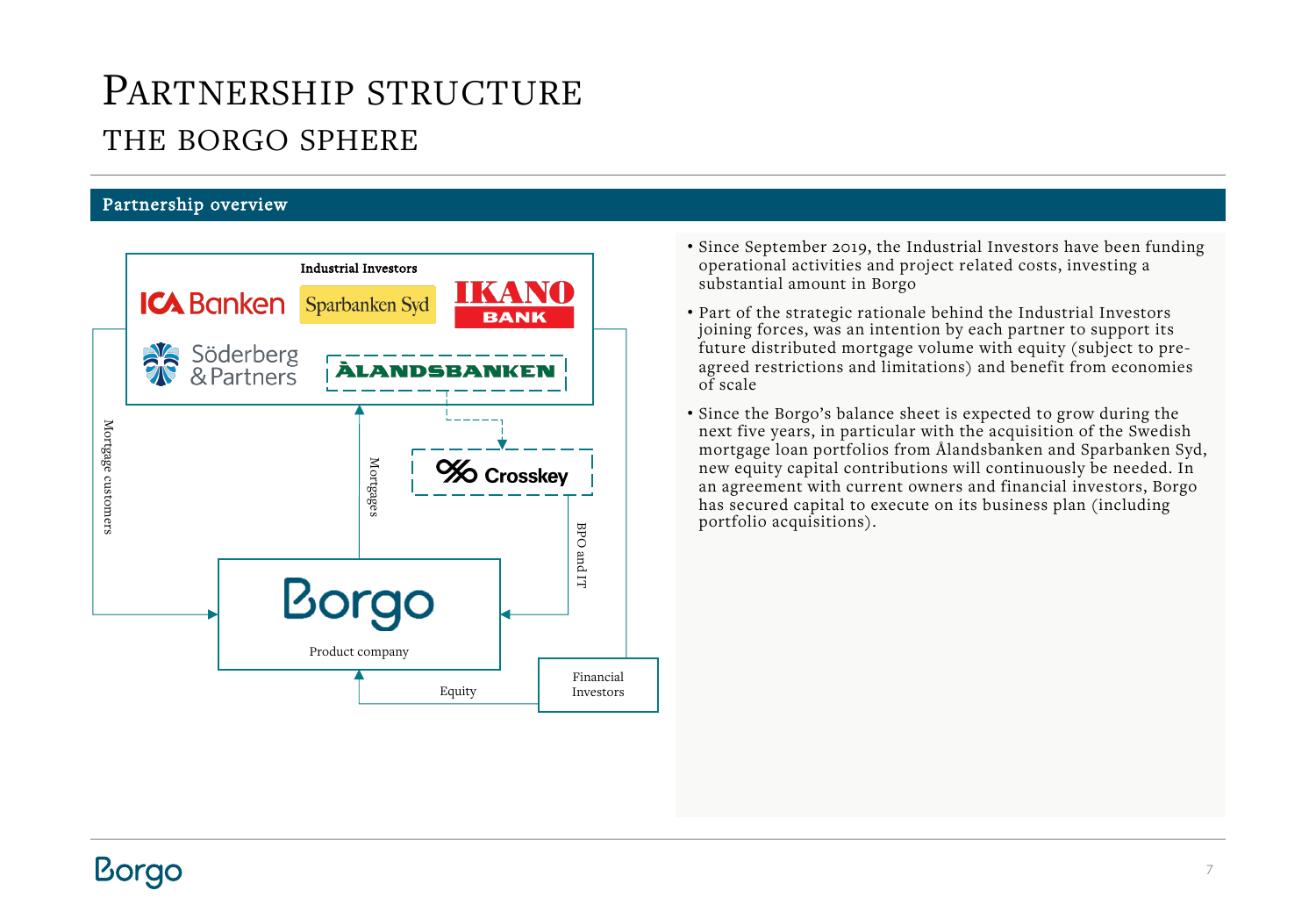## OWNERSHIP AND CAPITALIZATION Q1 2022 EQUITY SUPPORT OF BORGO



| Comittment to funding<br><b>Borgo</b>    | Since entering into an agreement to purchase the shares in Borgo in September 2019, the Partners have been<br>funding operational activities and project related costs<br>Partners are committed to support continued development of Borgo and have also undertaken to cover certain<br>additional unforeseen project or operating costs related to the launch and initial phase of Borgo (valid through<br>2022) |
|------------------------------------------|-------------------------------------------------------------------------------------------------------------------------------------------------------------------------------------------------------------------------------------------------------------------------------------------------------------------------------------------------------------------------------------------------------------------|
| Capital support for the<br>business plan | As per Q1 2022, Industrial Investors' total combined maximum amount available to support Borgo's business<br>plan is approx. SEK 1,4bn<br>Financial Investors' combined commitment exceeds SEK 1,3bn<br>Total capital available SEK 2,7bn                                                                                                                                                                         |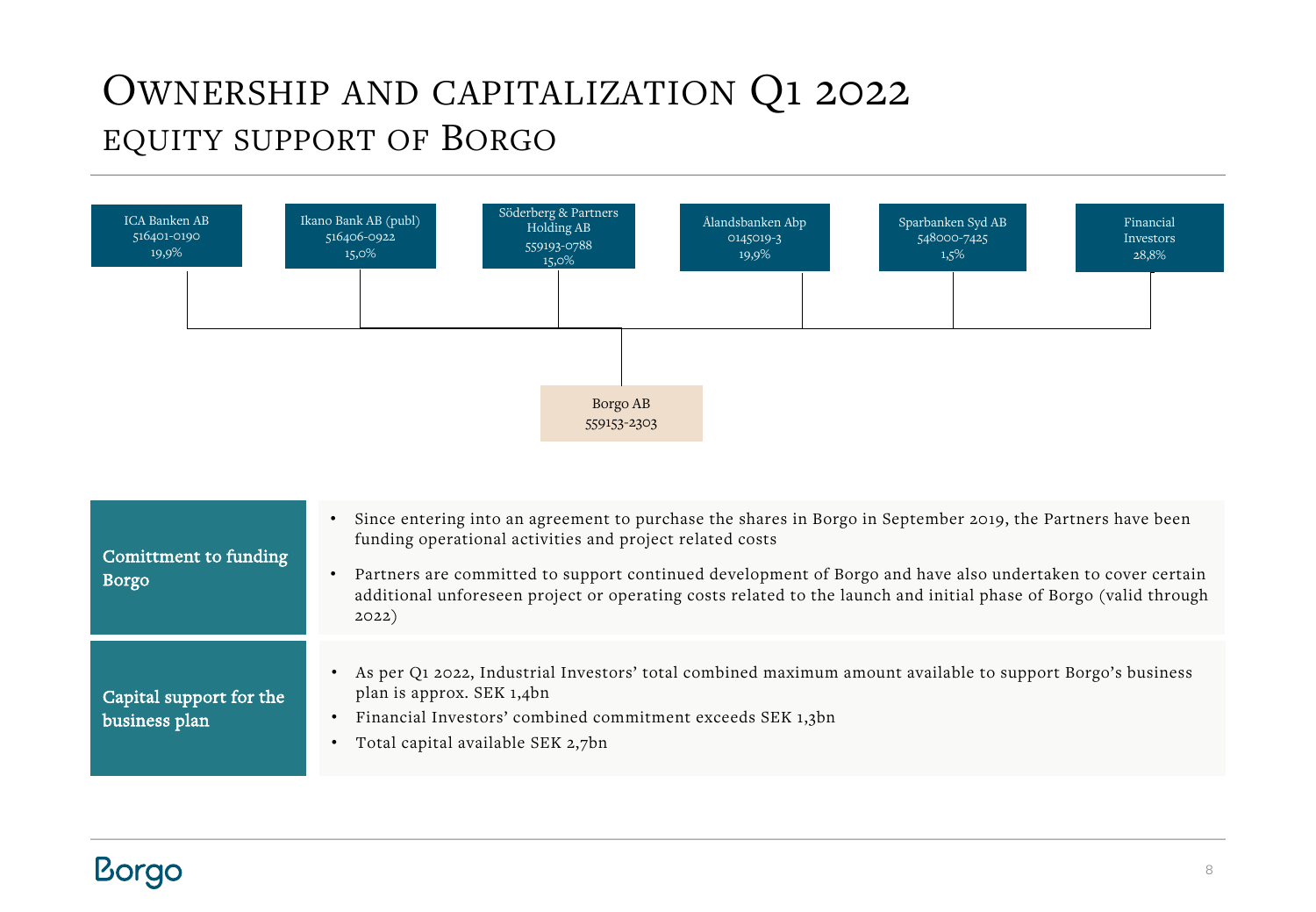1. BACKGROUND, STRATEGY AND BUSINESS MODEL

2. FINANCIALS, FUNDING AND LIQUIDITY

3. ASSET QUALITY AND CAPITAL ADEQUACY

4. MANAGEMENT & ESG

5. CONTACT DETAILS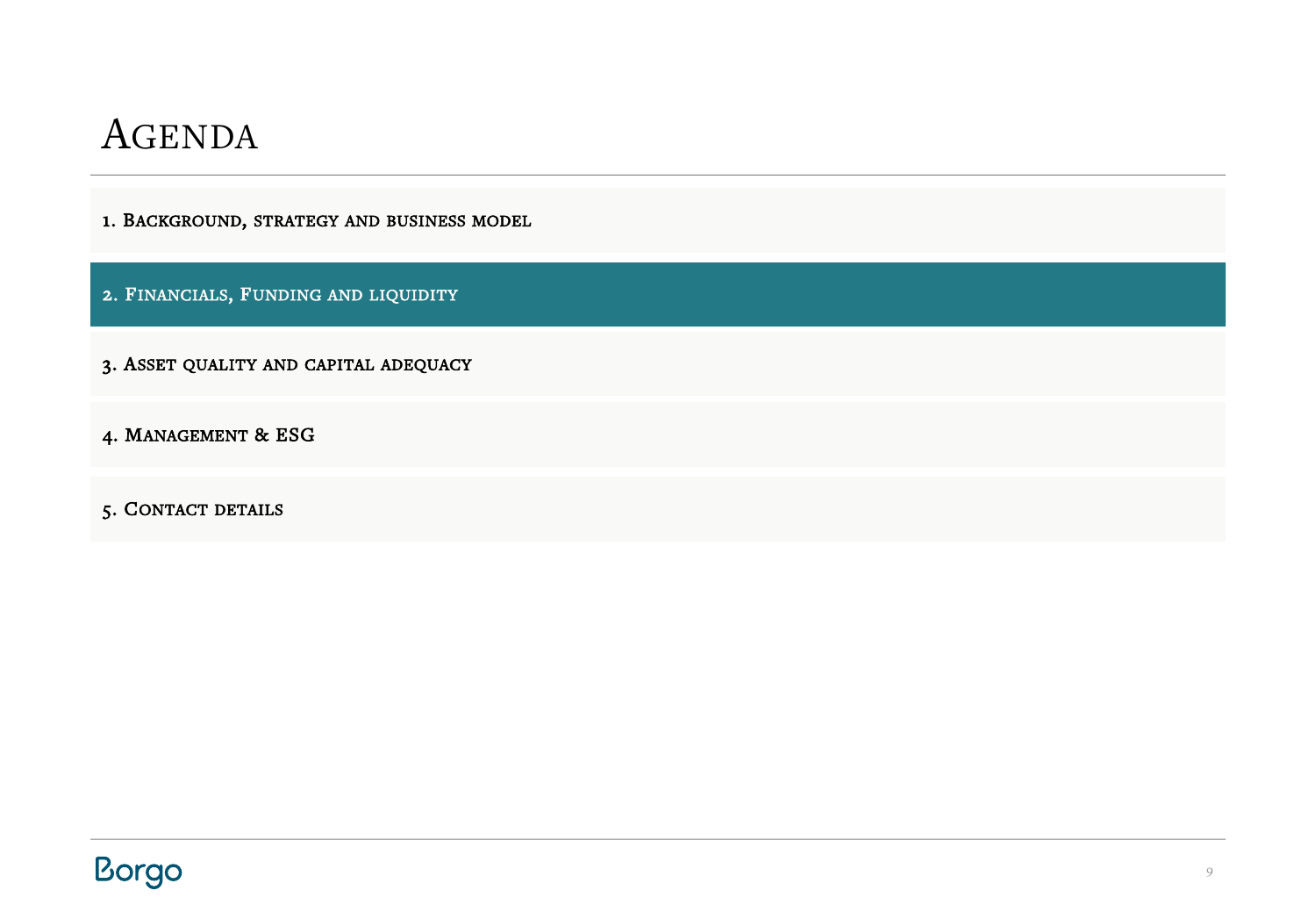## FINANCIALS SELECTED KEY FIGURES

#### Q1 2022 balance sheet and income statement

- Prepared for growth and building a high credit quality mortgage portfolio
	- Acquisitions of mortgage portfolios exceeding SEK >20bn
- As part of the conservative approach, Borgo's liquidity portfolio is expected to be corresponding to approx. 20% of total assets
- Main source of financing will be SEK denominated covered bonds
	- Deep market, historically proved to remain open with high investor confidence even through volatile times
- Existing deposits on balance sheet and continued inflow in Q1 indicate an interest in depositing funds in Borgo and give evidence for future customer deposit rates
- Complementary issuance of senior unsecured bonds is planned to achieve a diversified long-term funding profile
- Secured capital from Industrial Investors and Financial Investors provide Borgo with equity to grow well beyond lending volumes of 2022
- Capital requirement calculations are based on Basel III framework (standardised method) and include conservative management buffers vs. regulatory requirements
	- No dividends during growth phase

| <b>SEKm</b>         | 2022 Q1 |
|---------------------|---------|
| Total lending       | 11 516  |
| Liquidity portfolio | 2843    |
| Long term funding   | 10 277  |
| Deposits            | 2900    |
| NII                 | 3,6     |
| Operation expenses  | $-42,7$ |
| Net Income          | $-31,4$ |

| Covered bonds/total financing (ex equity)   | 59,8%   |
|---------------------------------------------|---------|
| Senior unsecure/total financing (ex equity) | 12,0%   |
| Deposits/lending                            | 26,8%   |
| Liquidity portfolio/total assets            | 19,0%   |
| CET 1 ratio                                 | 14,9%   |
| Leverage ratio                              | 4,8%    |
| OC                                          | 33,0%   |
| Credit loss ratio (%)                       | $0,0\%$ |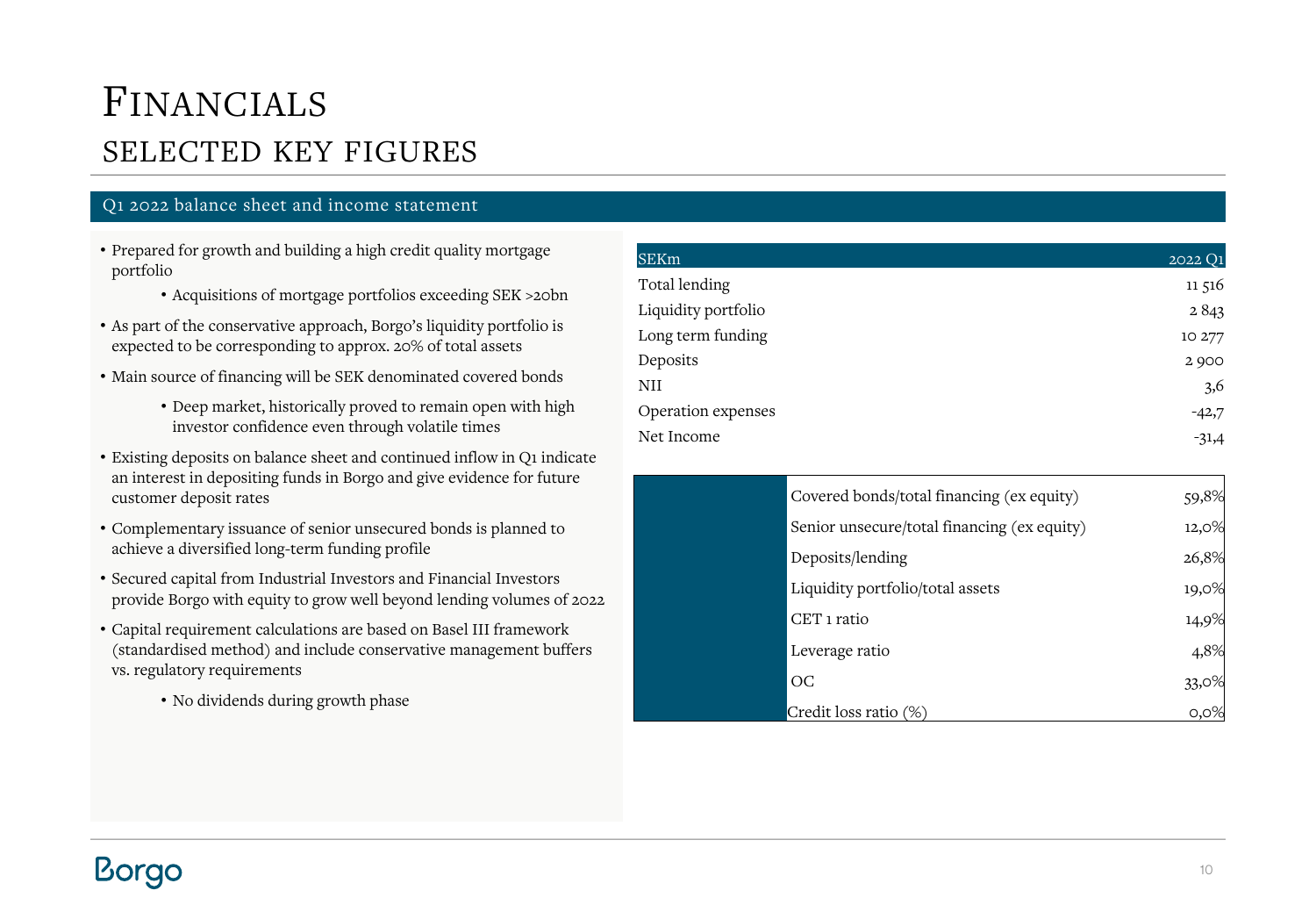## CAPITAL MARKET FUNDING STRATEGY A TRANSPARENT AND REGULAR ISSUER

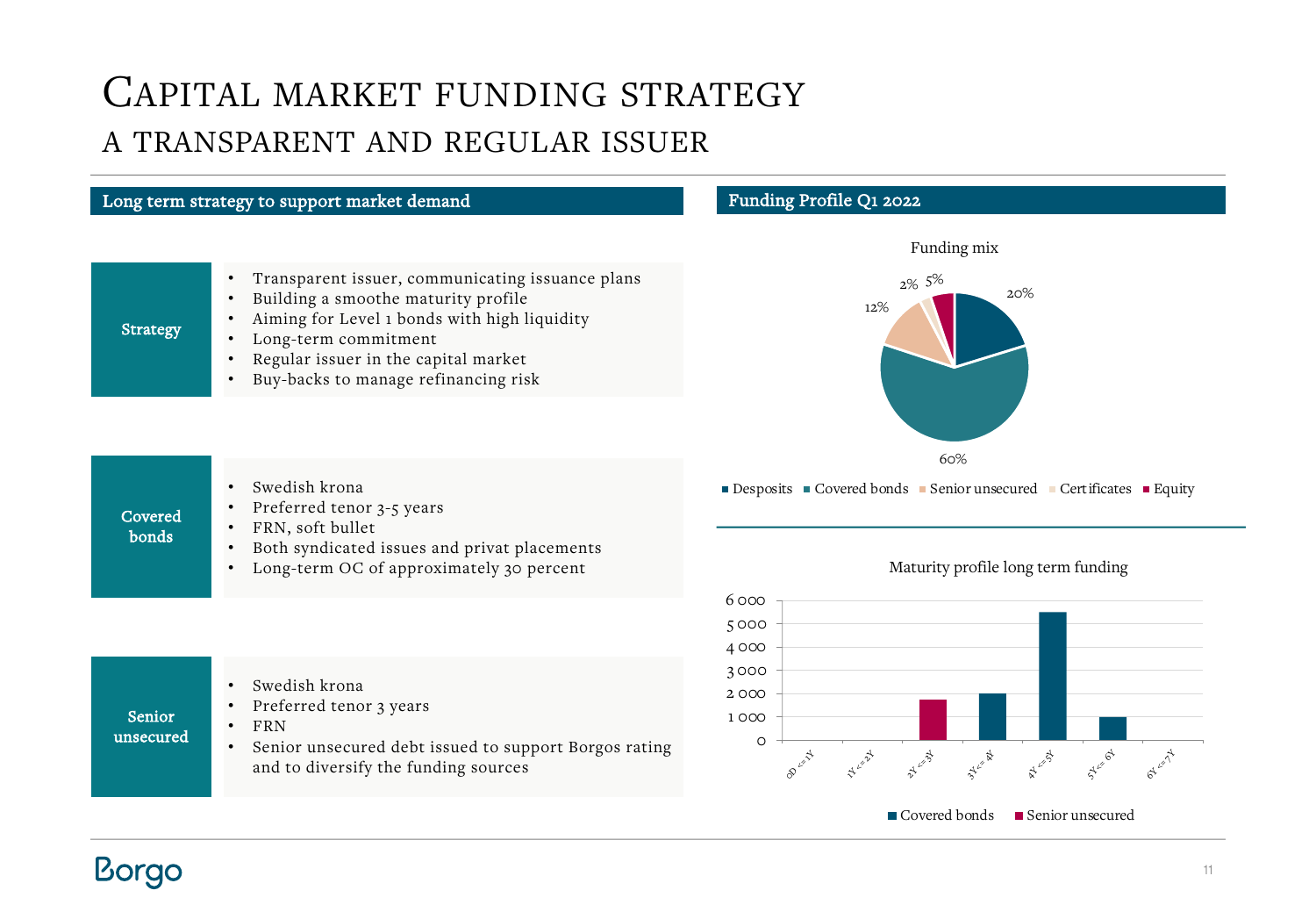## LIQUIDITY MANAGEMENT

### ENSURING EFFICIENCY AND MAINTAINING LIQUIDITY REQUIREMENTS

- Borgo targets to hold a liquidity portfolio equivalent to 20% of total assets
- The composition of the liquidity portfolio is:
- High quality liquid assets (HQLA), eligible at Riksbanken or with the ECB
- Only SEK issued securities, no FX-risk
- The Board of Directors have decided on a risk appetite framework taking both NSFR and LCR into consideration and the forecasted development of the liquidity portfolio provides a significant buffer to the risk limits set by the Board
- In addition to LCR/NSFR Borgo intends to use an internally defined survival horizon metric to ensure a sufficient liquidity position at all times
- Borgo is well prepared to manage its liquidity and survive stressful conditions

#### Key metrics Q1 2022

Liquidity portfolio composition Q1 2022



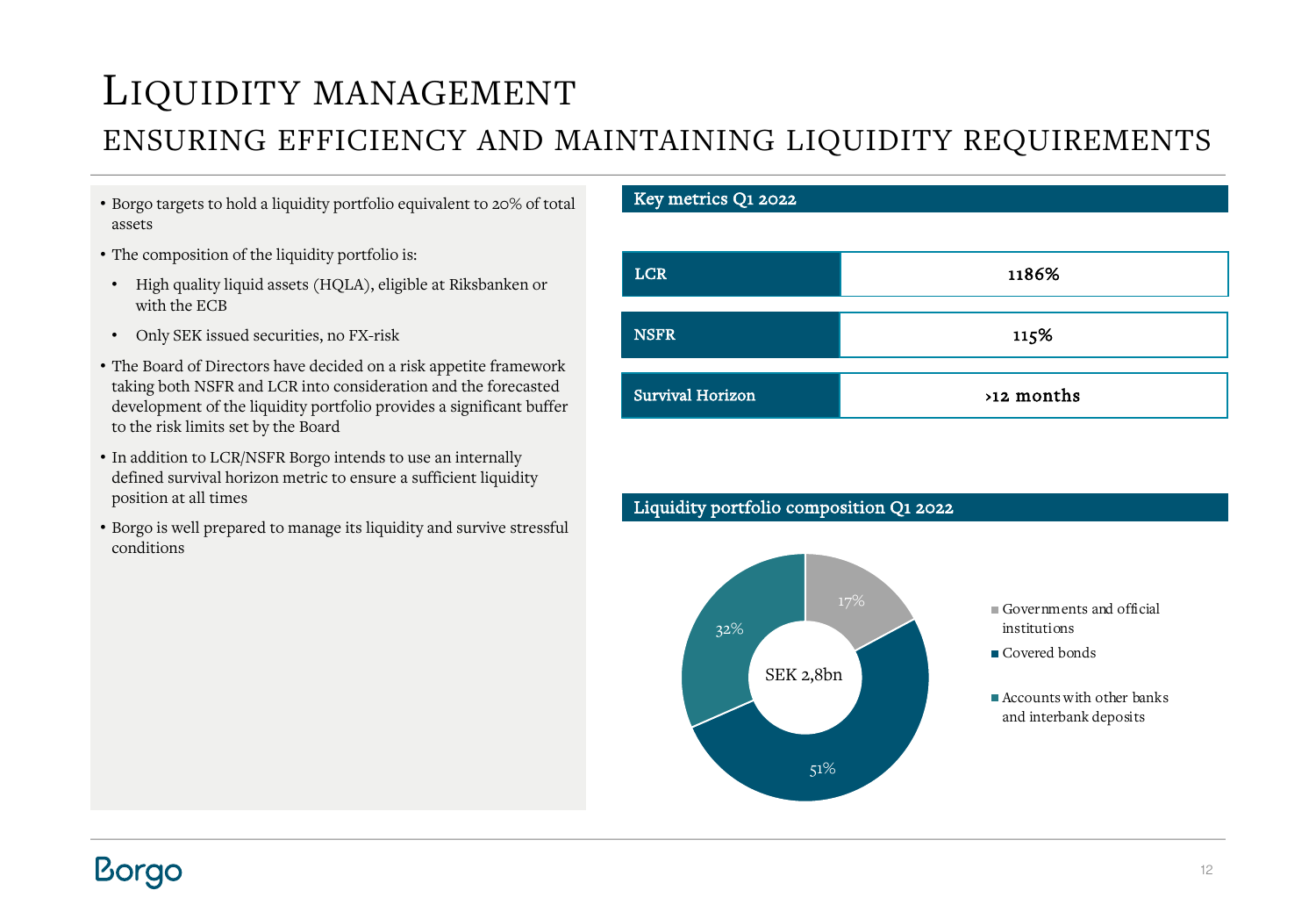1. BACKGROUND, STRATEGY AND BUSINESS MODEL

2. FINANCIALS, FUNDING AND LIQUIDITY

3. ASSET QUALITY AND CAPITAL ADEQUACY

4. MANAGEMENT & ESG

5. CONTACT DETAILS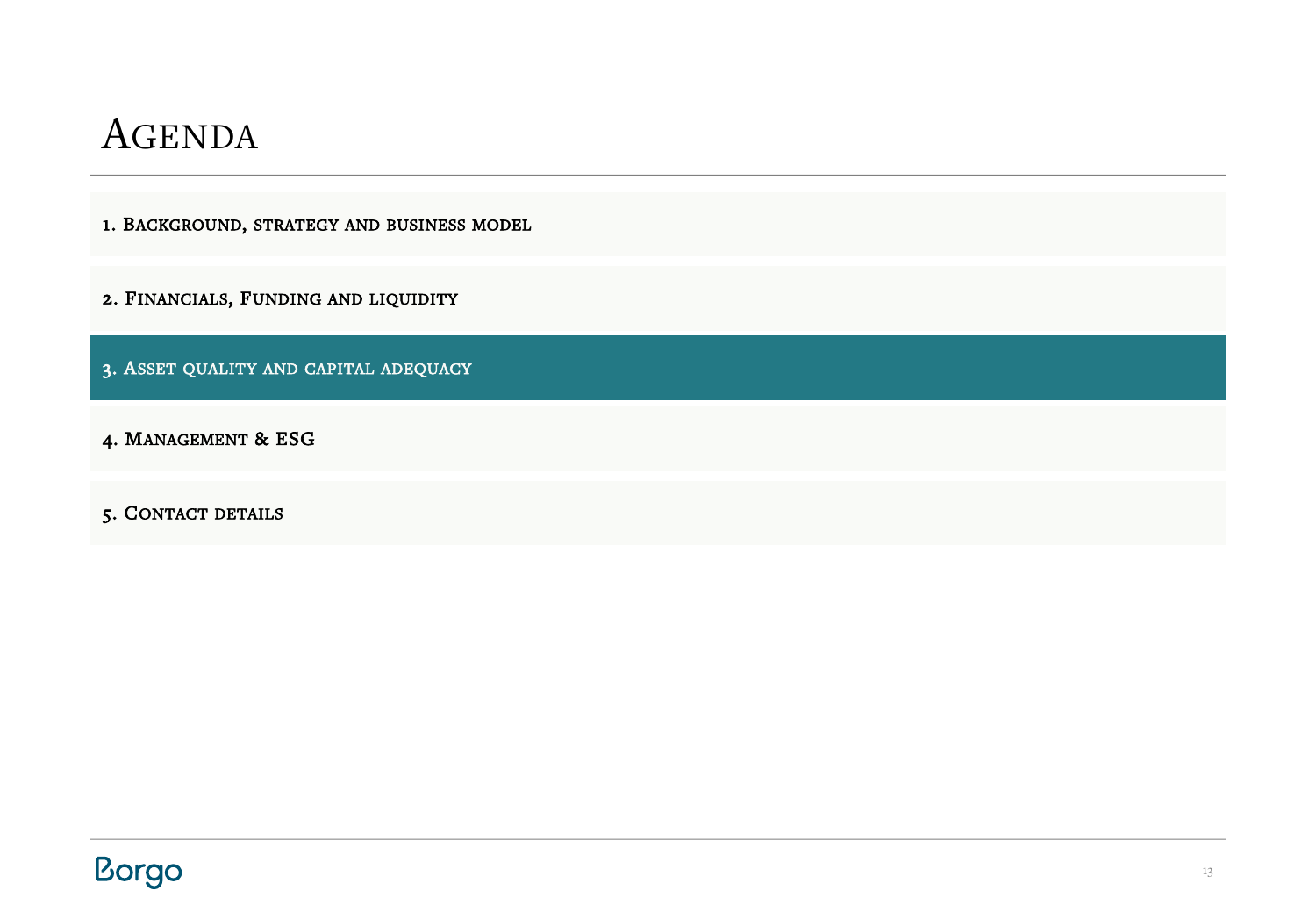## INTERNAL CREDIT ASSESSMENT PROCESS CONSERVATIVE CREDIT SCORING PROCESS

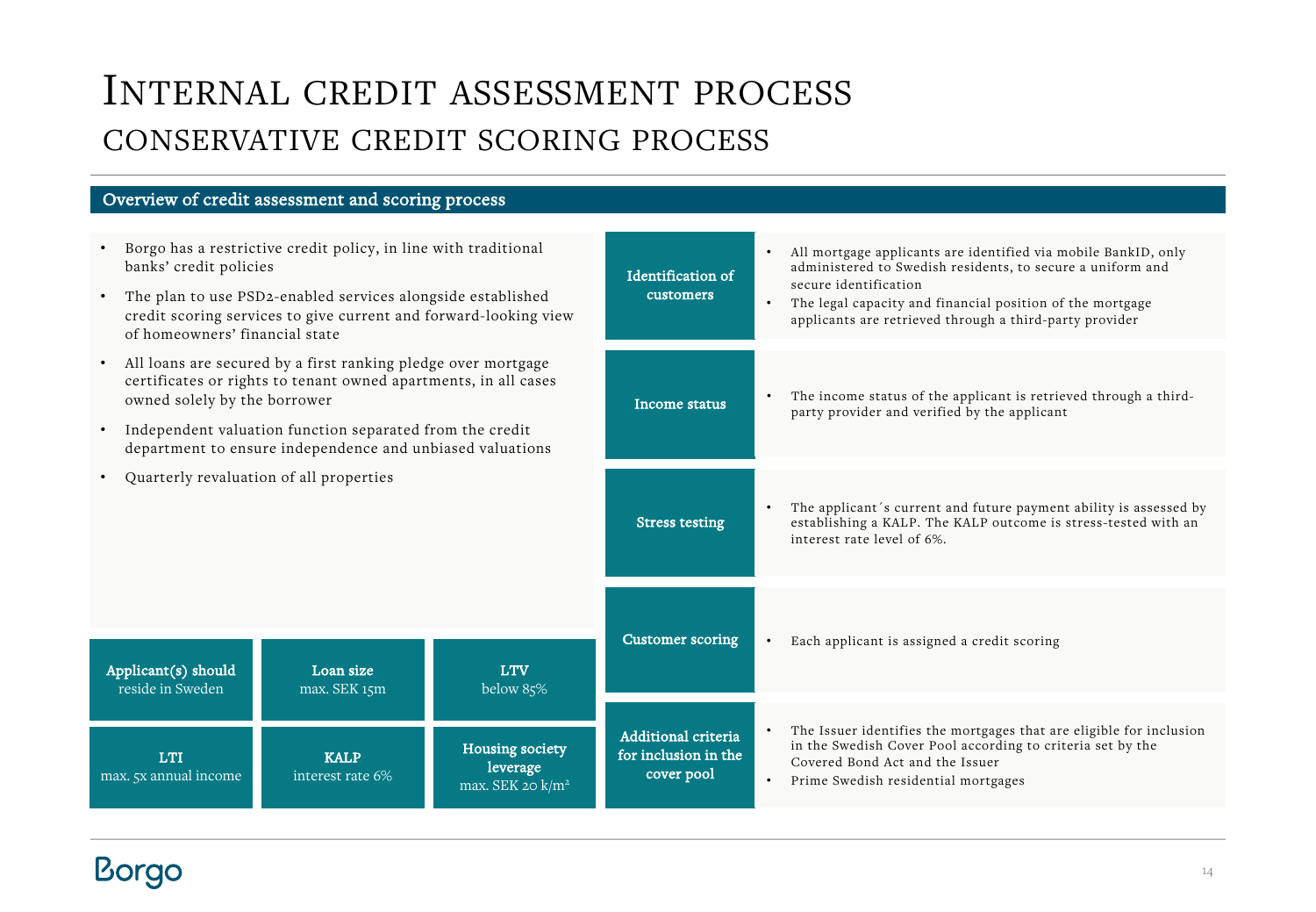## COVER POOL A HIGH QUALITY, LOW-RISK LOAN PORTFOLIO

### Borgos mortgage portfolio

- The acquisition of Ålandsbanken's mortgages and transfer of their outstanding covered bonds denominated in SEK
- Per March 31, 2022, total mortgage loan volume was SEK 11,307m, consisting of 7,569 loans split by 7,274 clients with an average loan size of SEK 1,517m per household
- The portfolio is of high quality with an average LTV of 57,9%
- A majority of the portfolio (66,6%) is on a floating rate (0-3 months)
- The portfolio is dominated by exposures in the Stockholm region with 50% of the total mortgage portfolio

### Key characteristics of outstanding covered bonds

| Outstanding issues in SEK (total: SEK 8,500m) |  |
|-----------------------------------------------|--|
|                                               |  |

| SE0017232366 (ISIN)<br>SEK 2,000m      | Settlement date: 2020-05-12<br>• Maturity: $2025 - 05 - 12$<br>Coupon: 0,190<br>Fixed/Floating: Floating<br>$\bullet$          |
|----------------------------------------|--------------------------------------------------------------------------------------------------------------------------------|
| SE0017232358 (ISIN)<br>$SEK$ 5,500 $m$ | Settlement date: 2021-09-10<br>٠<br>Maturity: 2026-09-10<br>٠<br>Coupon: $0,342$<br>٠<br>Fixed/Floating: Floating<br>$\bullet$ |
| SE0013360724 (ISIN)<br>SEK 1,000m      | Settlement date: 2022-03-30<br>Maturity: 2027-06-30<br>٠<br>Coupon: $0,451$<br>Fixed/Floating: Floating<br>$\bullet$           |

#### Cover pool overview (March 31, 2022)

| Credit rating                          | Aaa rated by Moody's                                                                                                                                                                      |
|----------------------------------------|-------------------------------------------------------------------------------------------------------------------------------------------------------------------------------------------|
| <b>Included</b> assets                 | SEK 11,307m loans (no substitute assets)                                                                                                                                                  |
| Over-collateralisation                 | 33,0% (nominal)                                                                                                                                                                           |
| Type of collateral                     | 100% Single -family housing & flats                                                                                                                                                       |
| Cover pool items                       | Number of loans 7,569<br>Number of clients 7,274<br>Number of properties 4,762<br>$\bullet$<br>Average loan size TSEK 1,517                                                               |
| Regional distribution                  | Stockholm 50,0% (loan volume SEK 5,648m)                                                                                                                                                  |
| Repayments                             | Interest only $37,6\%$ (SEK 4,247m)<br>٠<br>Amortizing 62,4% (SEK 7,060m)                                                                                                                 |
| Interest rate type                     | Floating 66,6% (SEK 7,532m)<br>Fixed 33,4% (SEK 3,775m)<br>٠                                                                                                                              |
| <b>LTV</b> levels<br>(mortgage assets) | 70-75%: SEK 2,726m (24% of volume)<br>٠<br>60-70%: SEK 2,508m (22% of volume)<br>$\bullet$<br>50-60%: SEK 1,949m (17% of volume)<br>$\le$ 50%: SEK 4,124m (36% of volume)<br>WALTV: 57,9% |
| Loans past due                         | SEK o (zero)                                                                                                                                                                              |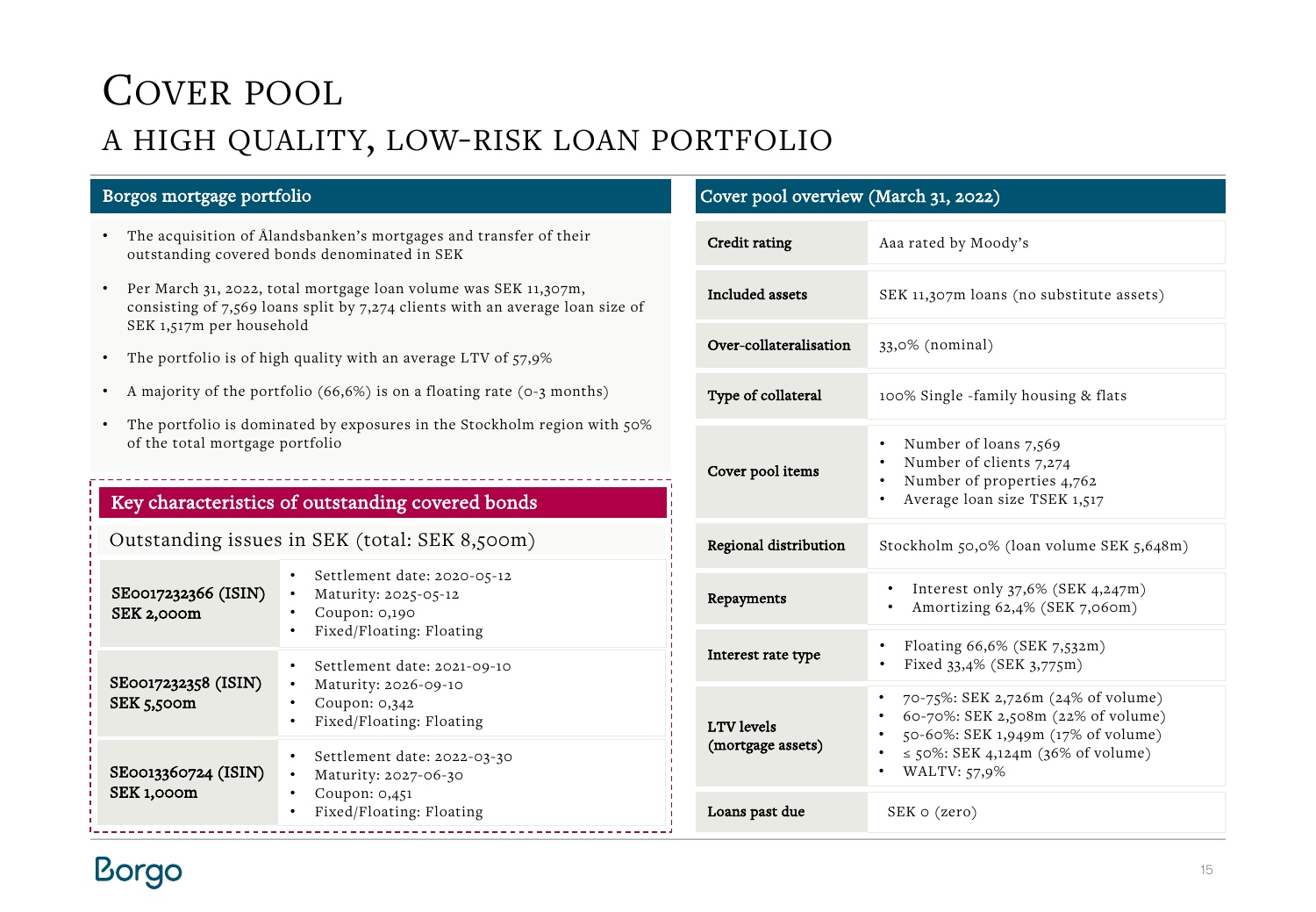## CAPITAL ADEQUACY SOUND RISK MANAGGEMENT

#### Overview of assumptions and basis for calculations

• Borgo submitted its application for credit institute license to the Swedish Financial Supervisory Authority in 2020 and received an approval in first quarter of 2021

#### Capital targets includes conservative management buffers above regulatory requirement, determined by the Board of Directors

- In a stressed scenario the CCyB and CCoB are also assessed to be available to cover unforeseen losses
- The capital planning is forward looking and is based on the continuous ICAAP process where the current estimates on the capital target includes:

#### Combined buffer requirement

• An increase in CCyB to 1,0% in Q3 2022 per the SFSA communication and a further increase to 2,0% in the end of 2023

#### Regulatory changes in the risk weight calculation

• The Basel IV framework is assumed to apply as of January 1, 2025 (per the communicated timing on CRR III / CRD VI) resulting in a reduction in the riskweight applied to the mortgage lending

#### Pillar<sub>2</sub>

• The Pillar 2 requirement is calculated based on the risk in the company quarterly

#### Capital ratios Q1 2022



#### Borgo is committed to strong capital ratios, diversified funding and sound approach to risk

**Borgo** 

*\*Includes SEK 80m contributed equity approved by SWE FSA from April 8th*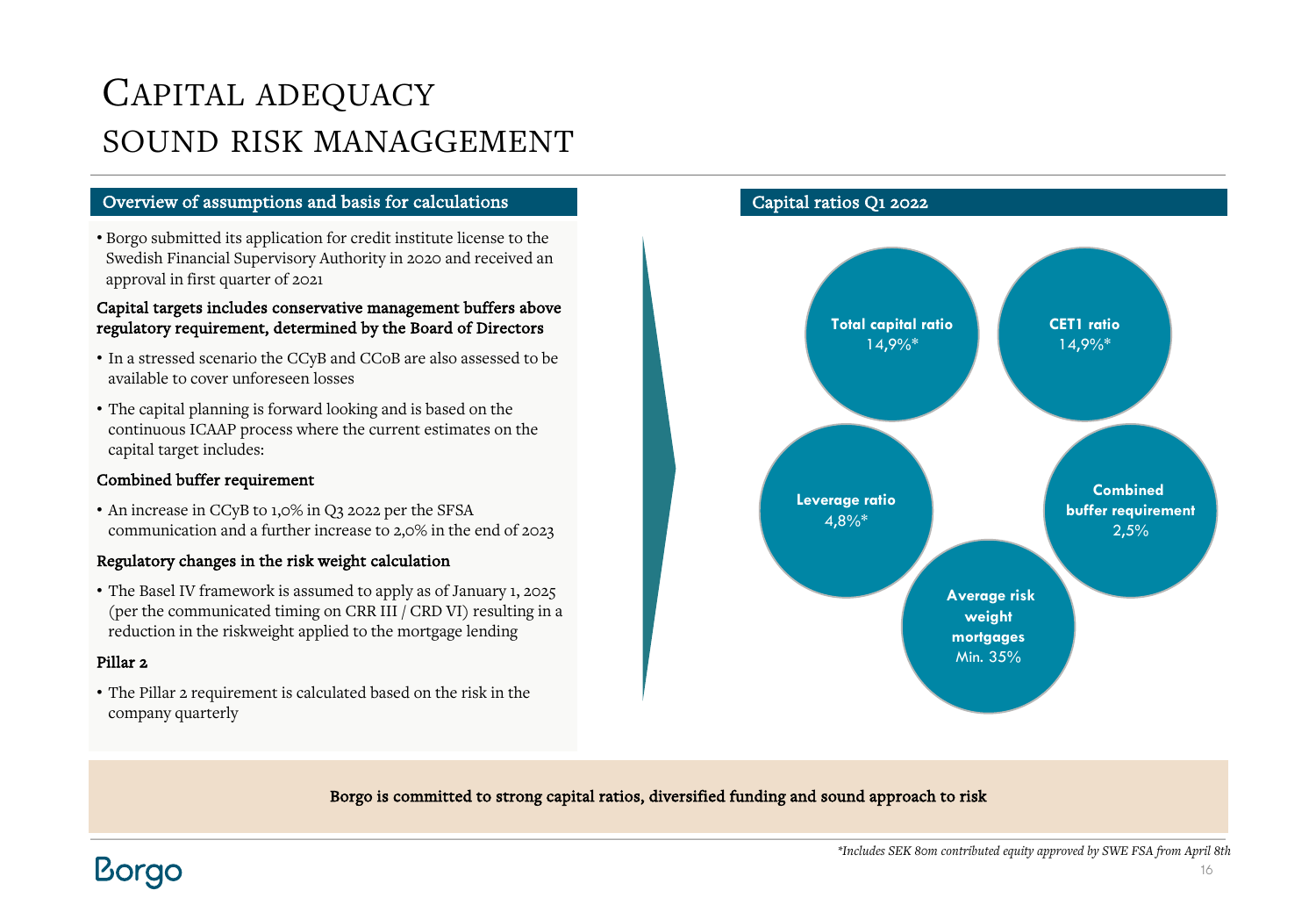1. BACKGROUND, STRATEGY AND BUSINESS MODEL

2. FINANCIALS, FUNDING AND LIQUIDITY

3. ASSET QUALITY AND CAPITAL ADEQUACY

4. MANAGEMENT & ESG

5. CONTACT DETAILS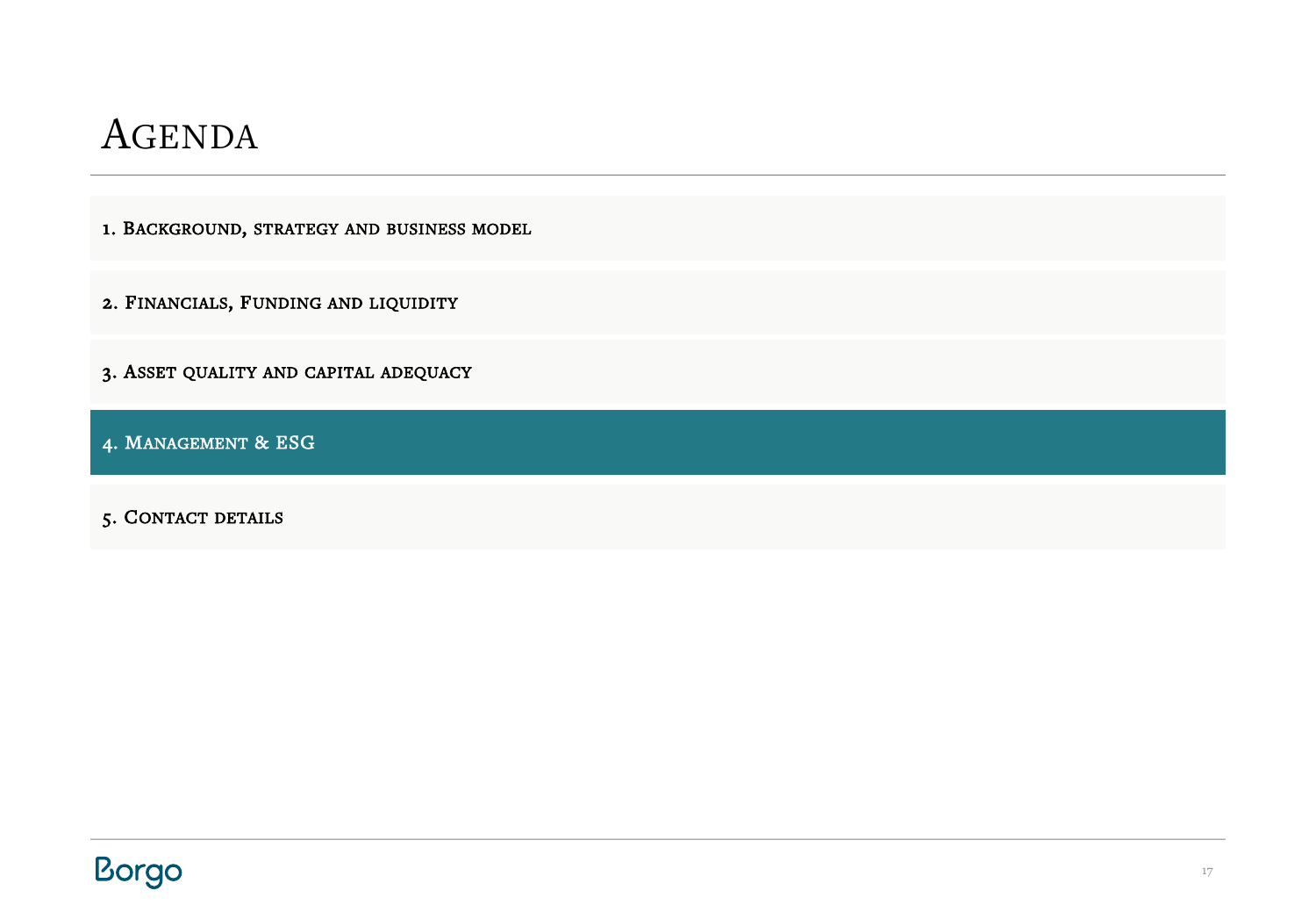## BOARD OF DIRECTORS OWNERS AND INDEPENDENT

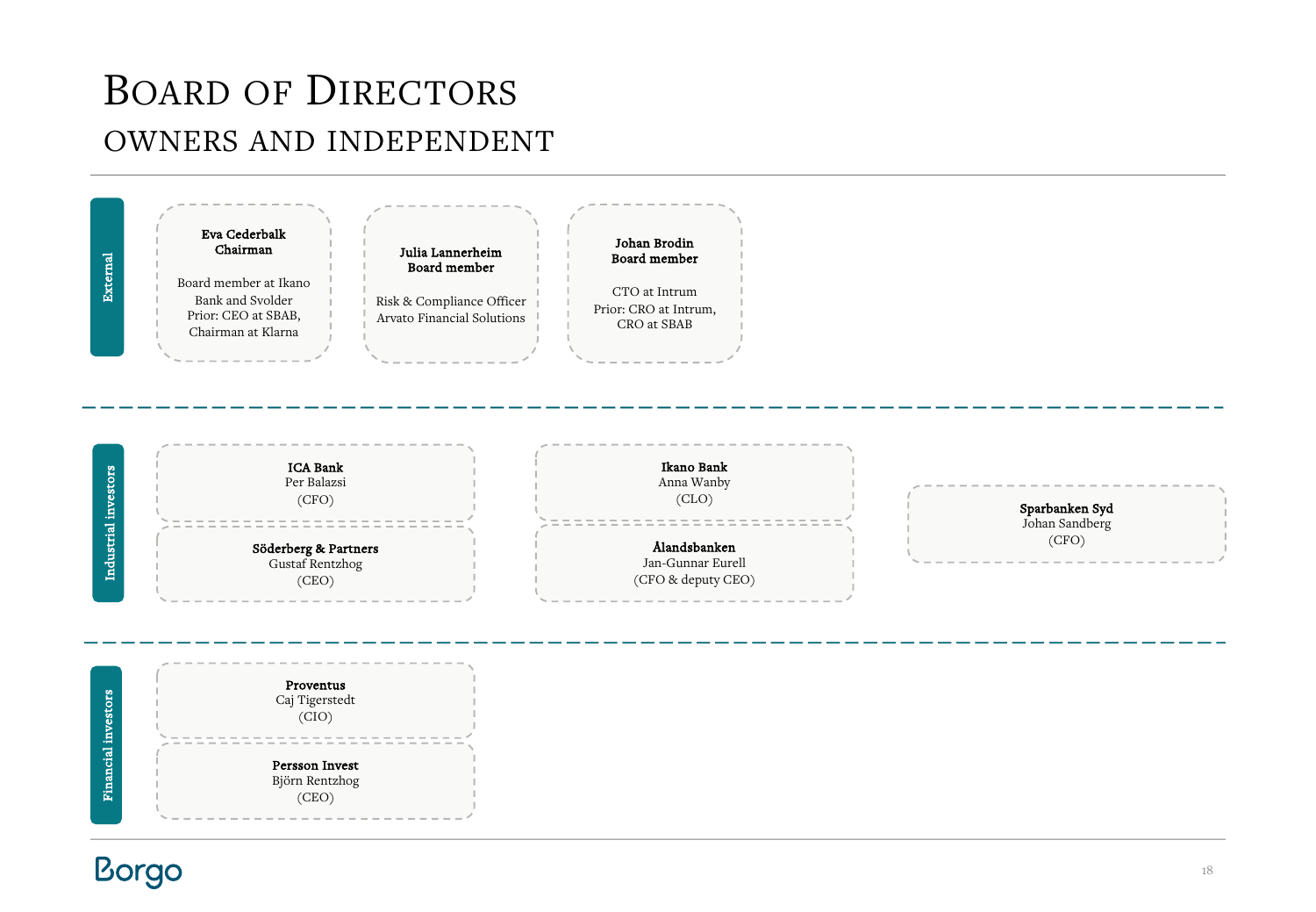## BORGO'S ESG ACTION PLAN SEVERAL STEPS TO BE TAKEN DURING 2022

| <b>Materiality Assesment</b>                                                            | • Which are Borgo's relevant sustainability issues? Which are relevant in our business?<br>Review of current policies and guidelines, Peer group analysis, Stakeholder dialogues (ongoing)<br>Sustainability risk assessment from financial, legal and reputational perspective<br>Impact analysis: inside out and outside in - including screening of risk assets and assessing homes<br>exposed to climate risks<br>End result is a comprehensive long term strategy with specified ESG-targets                                                                               |
|-----------------------------------------------------------------------------------------|---------------------------------------------------------------------------------------------------------------------------------------------------------------------------------------------------------------------------------------------------------------------------------------------------------------------------------------------------------------------------------------------------------------------------------------------------------------------------------------------------------------------------------------------------------------------------------|
| <b>TCFD Analysis</b><br>(Task Force on Climate-related<br><b>Financial Disclosures)</b> | • "The TCFD recommendations provide guidance to all market participants on the disclosure of information on the<br>financial implications of climate-related risks and opportunities so that they can be integrated into business and<br>investment decisions."<br>This initiative is widely becoming standard in terms of climate disclosures; reporting in accordance with<br>$\bullet$<br>TCFD requires a climate risk analysis and scenario analysis, which Borgo will be conducting<br>The resulting report will be made available to investors, stakeholders<br>$\bullet$ |
| Science-based targets                                                                   | SBTi (Science Based Targets) and GHG (Greenhouse Gas Protocol) to be used to gather and verify data<br>Results will provide a starting point for Borgo in assessing where we are, as well as in setting targets for<br>the future                                                                                                                                                                                                                                                                                                                                               |
| <b>Sustainability Reporting</b>                                                         | Borgo will be required to publish a sustainability report for 2022 (published in 2023)<br>$\bullet$<br>Reporting will be done in compliance with the CSRD (The Corporate Sustainability Reporting Directive,<br>an EU legislation)<br>GRI (Global Reporting Initiative) and PAI (Principal Adverse Impacts) will be used. GRI-standards are in<br>line with the CSRD                                                                                                                                                                                                            |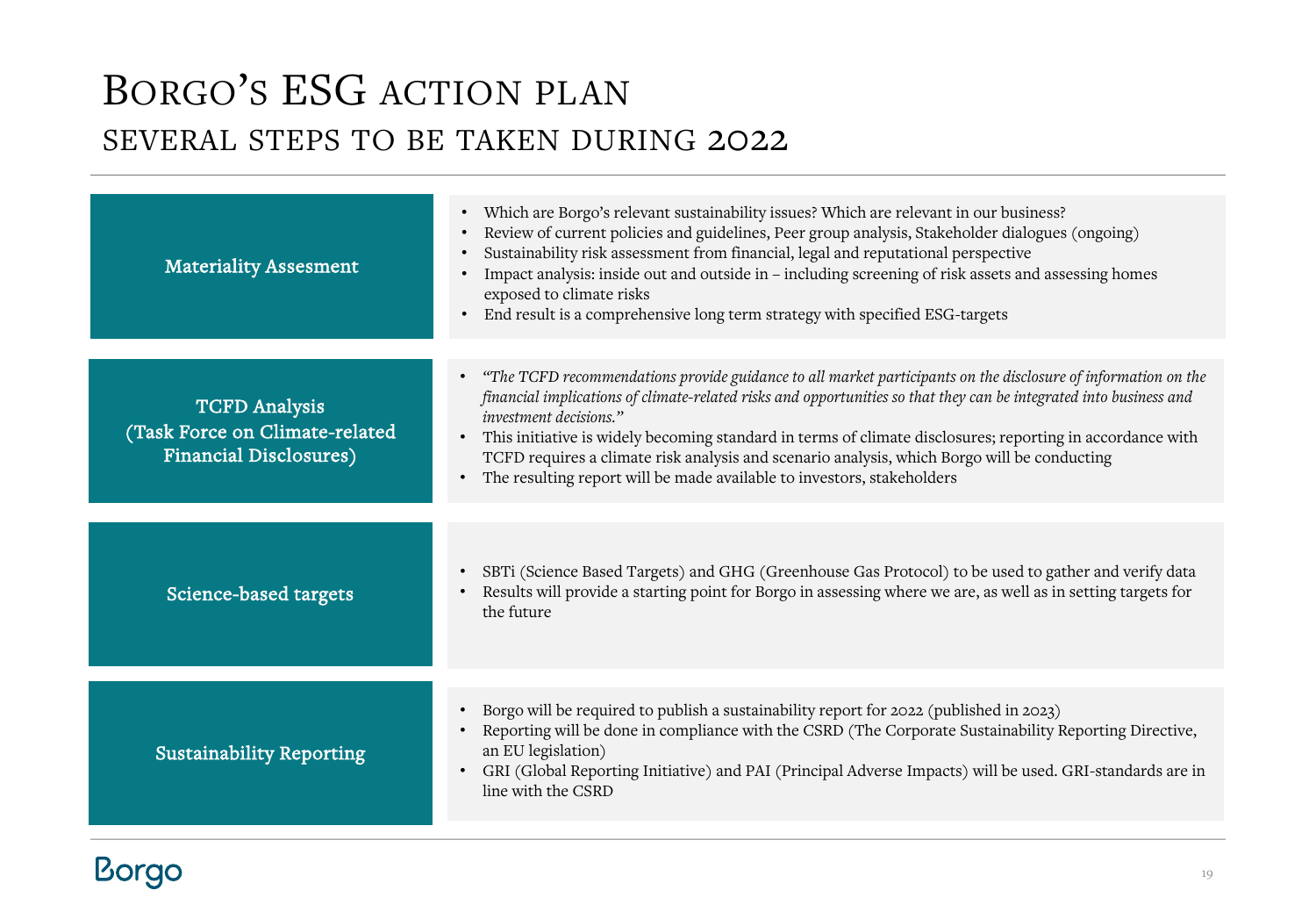## ESG INTEGRATED WITH BORGO FROM START BORGO'S VISION IS BROAD AND INVOLVES ENTIRE COMPANY

|                                     | Borgo's ESG Strategy is essential for Borgo to reach its business goals                                                                                                                                                                                                                                                                                                                                                                                                                                                                                                                                                                                                                                                                                                                                                     |
|-------------------------------------|-----------------------------------------------------------------------------------------------------------------------------------------------------------------------------------------------------------------------------------------------------------------------------------------------------------------------------------------------------------------------------------------------------------------------------------------------------------------------------------------------------------------------------------------------------------------------------------------------------------------------------------------------------------------------------------------------------------------------------------------------------------------------------------------------------------------------------|
| <b>ESG</b> Integrated<br>from Start | Borgo has had a vision from day one to build a sustainable business model aligned with the global Sustainable Development Goals' (SDG's)<br>$\bullet$<br>30-year agenda, where Borgo has identified a number of focus areas via materiality analysis<br>Starting point is simplified by a "clean sheet" starting point<br>$\bullet$<br>Borgo's mortgage platform with digital and efficient processes will have a very limited environmental impact<br>In addition to being digitalized to a large extent, Borgo's goal is to be best-in-class in terms of business ethics, gender equality, diversity and<br>responsible lending<br>• Vision to be achieved via clear targets and closely tracked key performance indicators                                                                                               |
| Environmental<br>Impact             | Borgo aims to launch "green mortgages" during 2023 along with green bonds<br>$\bullet$<br>Borgo's long term target is that green mortgages' share of the mortgage portfolio shall be larger than the market average (green mortgages<br>$\bullet$<br>currently account for an insignificant share of mortgages in Sweden, mainly due to the relatively small number of eligible, energy-efficient,<br>homes, as well as taxonomy being developed)<br>Borgo is investigating the possibility of launching "green" savings accounts to be supportive of green lending<br>Borgo aims to invest its liquidity portfolio actively and responsibly, with a focus on ESG-friendly assets<br>Borgo is assessing the climate risk on collateral - i.e. are there homes in certain areas that may be extra exposed to climate change? |
| Social<br>responsibility            | High focus on consumer protection and personal data protection, as well as preventing money laundering<br>$\bullet$<br>Borgo aims to take thought-leadership in questions involving savings and responsible borrowing<br>Borgo will seek ways to positively impact society via sponsorships, scholarships and collaborations                                                                                                                                                                                                                                                                                                                                                                                                                                                                                                |
| Sustainable<br>Governance           | Borgo has an ethics policy fully incorporated in the company's operations<br>$\bullet$<br>Borgo has a diversity policy and recruitments at all levels are made in accordance with this policy<br>$\bullet$<br>Borgo works with Alva Labs to achieve objective hiring through data driven and science based screening processes<br>Employee satisfaction and a sustainable workplace in focus - diversity, equality, inclusivity<br>All goals to be tracked and followed up regularly                                                                                                                                                                                                                                                                                                                                        |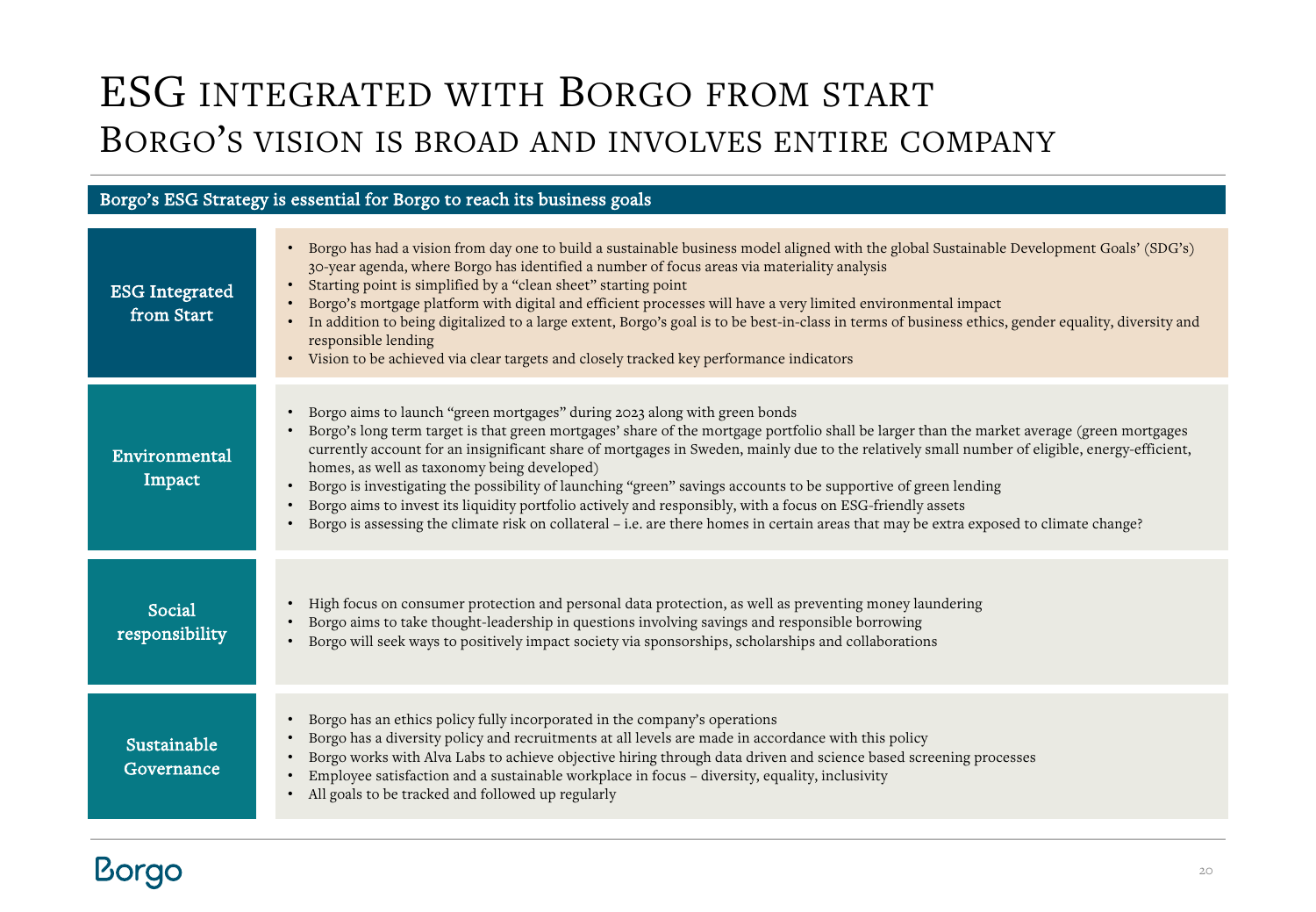# TEAM DEDICATED TO ESG

### SUPPORT FROM OWNERS AND ADVISORS

| Joint Effort to Formulate and Work Towards Strategy |                                                                                                                                                                                                                                                                                                                                                                                                                                                                                                |  |
|-----------------------------------------------------|------------------------------------------------------------------------------------------------------------------------------------------------------------------------------------------------------------------------------------------------------------------------------------------------------------------------------------------------------------------------------------------------------------------------------------------------------------------------------------------------|--|
| Dedicated Team                                      | Borgo has formed an internal team across disciplines to formulate the ESG strategy and to conduct the materiality analysis<br>$\bullet$<br>• Peter Walldour, Chief Operating Officer<br>Adam Lewenhaupt, Chief Commercial Officer<br>$\bullet$<br>Emma di Nicola, Chief Risk Officer<br>Fernanda Echenique, Head of Treasury<br>Current team plans to enroll in courses covering ESG to ensure up to date knowledge<br>$\bullet$<br>Long term, a recruitment specifically for ESG will be made |  |
| <b>External Support</b>                             | Borgo works closely with consultants with experts in ESG, assisting Borgo in developing its strategy as well as in conducting climate<br>analysis and reporting<br>Borgo's industrial investors have all made significant efforts around, and have dedicated personnel working with, ESG<br>Industrial investors have contributed to Borgo's materiality analysis and provided advise                                                                                                          |  |

## **ICA** Banken

- Strategy formulated around the SDG:s with help of materiality analysis; mostly focused on ICA's main activity – food retail; health and climate impact
- ICA Banken's focus is on green lending, green funds and social initiatives around health
- Quarterly follow ups and reporting

### Industrial Investors' ESG Goals and Strategies



- "Help the many people to a healthy and sustainable economy in everyday life"
- Three over-arching goals: Healthy & financial living, circular & climate positive, fair & inclusive
- Focus on becoming fully digital
- Social initiatives mainly focus on children's and women's rights organizations



- Significant focus on sustainability as part of pension advisory and fund management
- Traffic light-system to guide to "sustainable investments"
- Preventing child labour is one focus area
- Goals are presented together with relevant SDG:s, and continuously measured and reported

### **ÀLANDSBANKEN**

- Includes all 169 SDG targets in their sustainability work, with special focus on sustainable energy for all, life below water, climate action and decent work and economic growth
- Environmental cause the Baltic Sea Project, has been ongoing for 20 years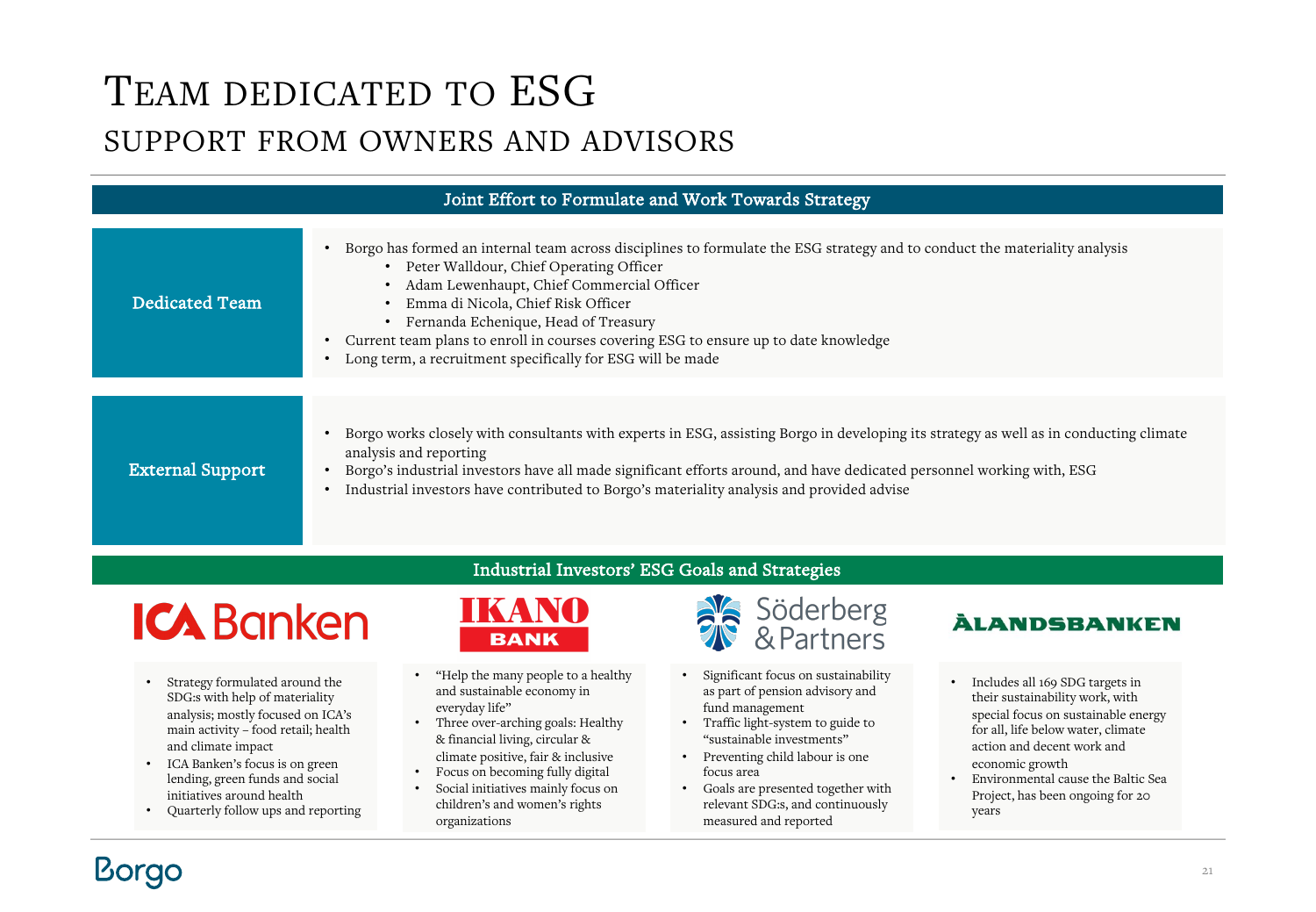1. BACKGROUND, STRATEGY AND BUSINESS MODEL

2. FINANCIALS, FUNDING AND LIQUIDITY

3. ASSET QUALITY AND CAPITAL ADEQUACY

4. MANAGEMENT & ESG

5. CONTACT DETAILS